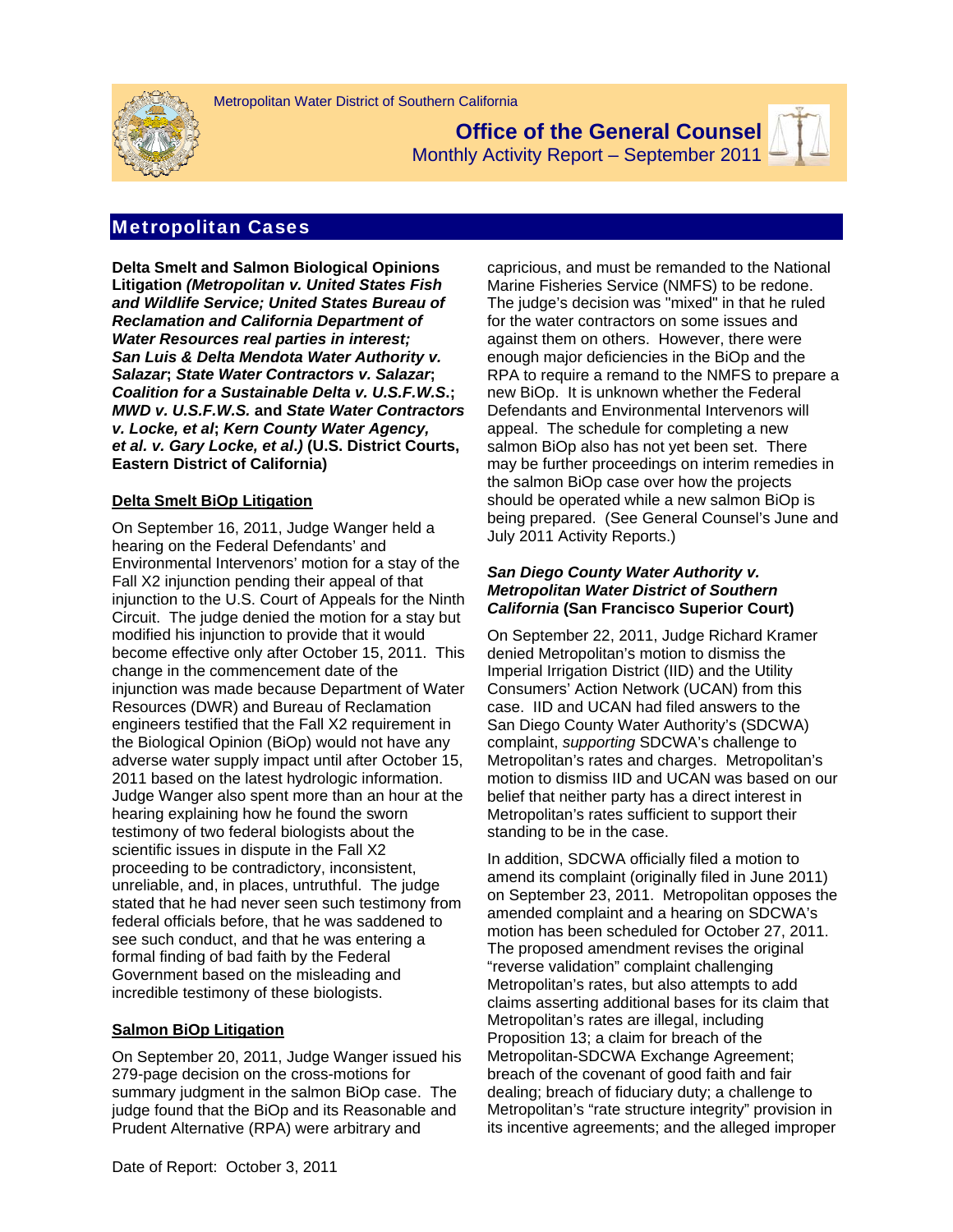calculation of SDCWA's preferential rights. (See General Counsel's June and August 2011 Activity Reports.)

### *Jena Minor v. Metropolitan (Los Angeles County Superior Court)*

On July 12, 2011, the court entered judgment in Metropolitan's favor, based on its earlier summary judgment ruling. On August 19, the court entered an award of litigation costs to Metropolitan in the amount of \$29,401.17. On September 12, plaintiff filed a notice of appeal to the California Court of Appeal of the entry of judgment.

As previously reported, on March 26, 2010, plaintiff, a Metropolitan employee, filed a complaint in Los Angeles County Superior Court against

Metropolitan. Plaintiff alleged retaliation in violation of the Fair Employment and Housing Act for having engaged in the protected activity of complaining about gender and race discrimination and sexual harassment, and for having complained about retaliation. On June 14, 2011, the court granted Metropolitan's motion for summary judgment, ruling that there was no issue of material fact for the jury to determine and that judgment is to be entered in Metropolitan's favor. Metropolitan's Legal Department provided legal representation for Metropolitan through November 2010, when the law firm of Meserve, Mumper and Hughes LLP associated in as counsel. (See General Counsel's May and June 2011 Activity Reports.)

## Matters Involving Metropolitan

*Monterey II Cases: Central Delta Water Agency, et al. v. Department of Water Resources ("Central Delta I"); Rosedale-Rio Bravo Water Storage District, et al. v. Department of Water Resources ("Rosedale"); Central Delta Water Agency, et al. v. Kern County Water Agency ("Central Delta II") (Sacramento County Superior Court)* 

These three lawsuits brought by environmental organizations, two Delta water agencies, and two Kern County water storage districts challenge the Monterey Amendment to the State Water Project contracts. The cases include CEQA challenges to DWR's May 2010 completion of a new Environmental Impact Report (EIR) for the project, as well as reverse validation challenges to the underlying contracts.

To date, activity in these cases has been focused on pre-trial motions and preparation of the administrative records. In August, the court heard argument on two motions to dismiss the cases; one brought by Metropolitan and other contractors on "indispensible party" grounds and another by the Kern Water Bank Authority members on "res judicata" grounds. The indispensible party motion argues that because Metropolitan and other State Water Contractors are necessary and indispensible parties that were not originally named in the "*Rosedale*" case and cannot now be added since the CEQA statute of limitations period has run, the case must be dismissed. In September the court issued its decision overruling this motion. The res judicata motion argues that a court has

already deemed that the EIR complies with CEQA when DWR filed the new EIR with the original trial court and that court then dismissed the original *Monterey I* case. The court has yet to issue a ruling on this motion. (See General Counsel's January and June 2011 Activity Reports.)

### *Solano County Water Agency v. State of California Department of Water Resources*  **(Sacramento Superior Court)**

The parties, including Metropolitan staff, participated in four additional mediation sessions in this case. In addition, Metropolitan and its fellow intervenors, the DWR and plaintiffs each met separately with Sacramento Superior Court Presiding Judge Robert Hight to review the status of the mediation. Plaintiffs are north of Delta state water contractors who allege that since they are located in the watershed of origin of State Water Project water, they should not be subject to the shortage provisions of their state water contracts. Metropolitan has coordinated a group of 14 south of Delta contractors who intervened in support of DWR. (See General Counsel's June and August 2011 Activity Reports.)

## *Sacramento Regional County Sanitation District NPDES Permit*

Last December, the Central Valley Regional Water Quality Control Board (Regional Board) ordered a new discharge permit for the Sacramento Regional County Sanitation District's (SRCSD) 181-milliongallon-per-day (mgd) wastewater treatment plant.